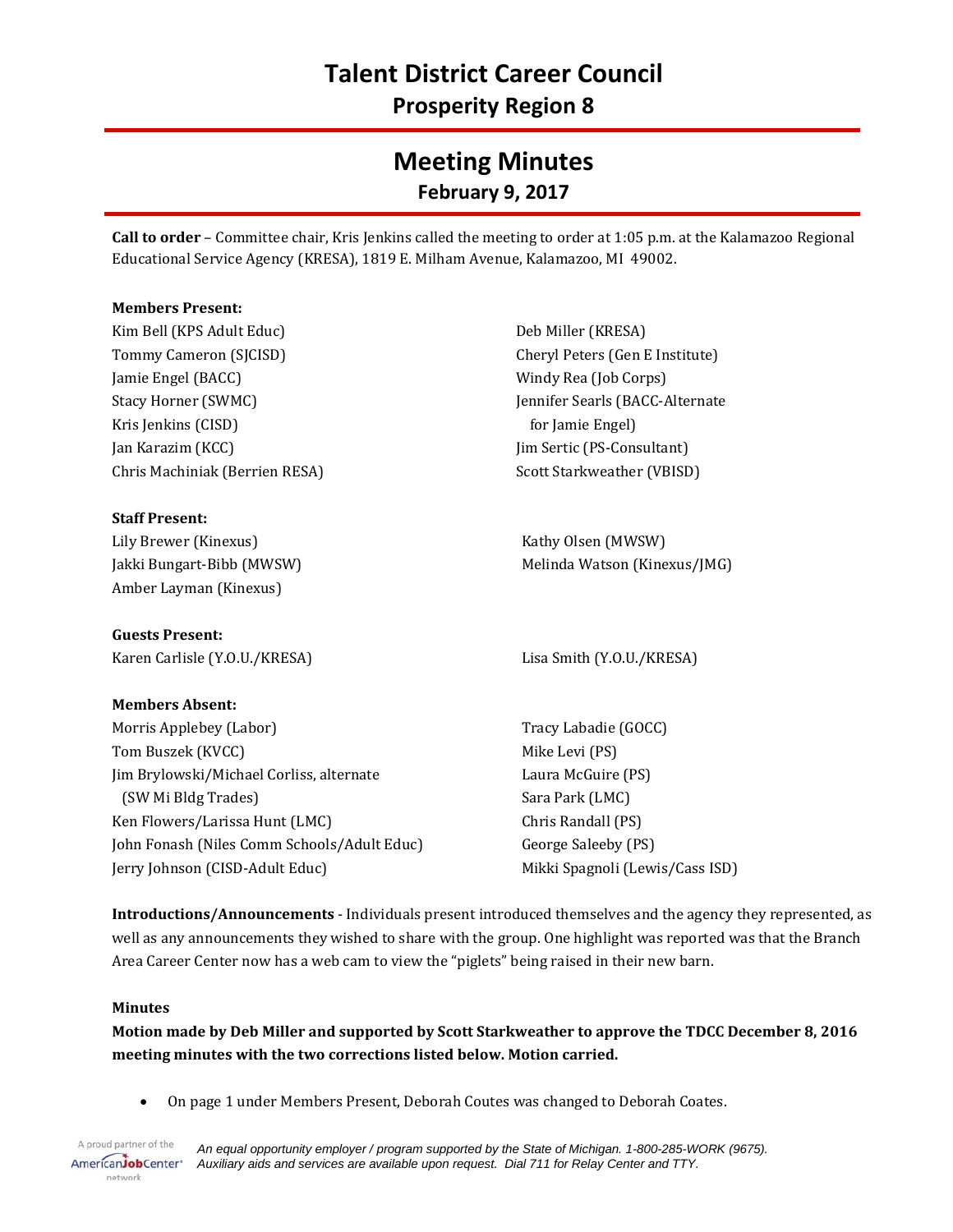#### **Talent District Career Council Prosperity Region 8 February 9, 2017 Meeting Minutes Page 2 of 6 Page 2 of 6**

• On page 2, under Career & Technical Education, B. 61b Early/Middle College Updates, *Law, Public Safety & Security (aka Law, Public Safety, Corrections & Security)* was added to the list of in-demand careers and the motion in the December 8, 2016 minutes to approve the 61b Early/Middle College Updates was corrected to read: *Motion by Scott Starkweather and supported by Kim Bell to support the modification of the Early Middle College Strategic Plan to add the following career clusters to the Region 8 list of in-demand careers: Architecture and Construction; Arts, A/V Technology & Communications; Business, Management & Administration; Transportation, Distribution & Logistics; and Human Services; Law, Public Safety & Security (aka Law, Public Safety, Corrections & Security). Motion carried.*

## **Presentation: Regional WIOA Core Partners**

Karen Carlisle and Lisa Smith from Youth Opportunities Unlimited, a division of Kalamazoo RESA, provided a PowerPoint presentation that included an overview of the activities of the leadership team for the Workforce Innovation & Opportunity Act (WIOA) Core Partners. They reported the WIOA Title IB partners include the providers for Youth, Adult and Dislocated Worker employment and training services; the WIOA Title II partners are the providers of adult education and literacy services; the WIOA Title III partners are the providers for Wagner-Peyser Services; and the WIOA Title IV partners include the providers for Vocational Rehabilitation Services and the Michigan Bureau of Services for Blind Persons.

Ms. Carlisle and Ms. Smith reported on the six key elements of Career Pathways. The elements include building cross-agency partnerships; identifying industry sector and engaging employers; designing education and training programs; identifying funding needs and sources; aligning policies and programs; and measuring system change and performance. The leadership team guides the process of developing career pathways systems and the partners on the leadership team create a shared vision, mission, goals, and strategies for state and local/regional Career Pathways systems. The cross-agency partnership will work to align systems and provide education and training options that focus on the skill demands of regional and local economies. Collaboratively, the partners will establish strategies that promote the implementation of Career Pathways systems and programs that ultimately lead to an individual obtaining employment at a family sustaining wage. Successful partnerships between the agencies will make it possible to leverage resources to expand upon the services available to all learners. A one page handout that identified the key steps for the key elements in each of the Career Pathways was distributed at the meeting.

They also reported on local initiatives that the leadership group is working on. The initiatives include asset mapping and identifying service gaps; aligning the assessment process; coordinating referrals between agencies; building a comprehensive Career Pathway system; developing and maintaining a shared database to track dual enrollments; and ensuring new program opportunities are shared between partners.

## **UPDATES**

## **Regional Prosperity Initiative Update**

Deb Miller reported the Region 8 Regional Prosperity Initiative (RPI) is continuing their work under a Tier I status. Subcommittees were formed for education, infrastructure and community development and subcommittees are meeting to discuss the Regional Prosperity Initiative's goals. Members of the Education Committee supported the encouragement of infrastructure development and connections that would better support education, training and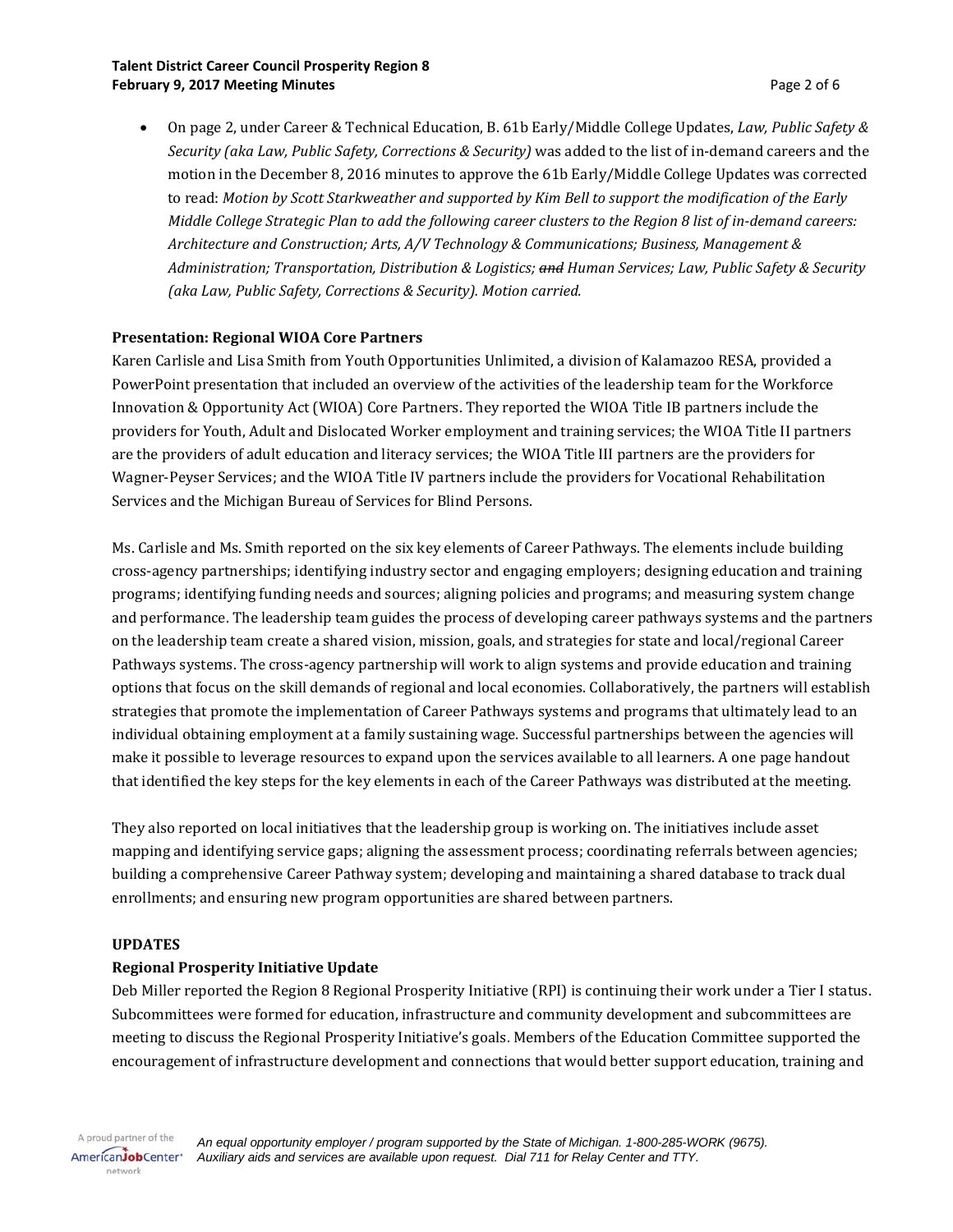employment. She reported the movement for the RPIs that are at a Tier II status is towards consolidation of services.

#### **Workforce Development Board Update**

Kris Jenkins reported the next Workforce Development Board meeting for Michigan Works! Southwest is tomorrow, February 10, 2017. Agenda topics include the Prisoner Re-entry Program and Apprenticeship Training. She distributed copies of Labor Market Reports generated from Burning Glass Analytics and Real Time Jobs Data that identified the top detailed occupations, skills greatest in demand, and employers with the most job openings in Prosperity Region 8, Michigan Works! Southwest, and each of the four counties in the MW Southwest Area for the period December 1, 2016 through January 31, 2017. She also shared information from the Board's Dashboard Report that identified the top employers, top job categories and top occupations advertised online as well as the education requirements for online advertised jobs. The top employer identified for the month of December 2016 for the Michigan Works! Southwest area was Borgess/Ascension Health; the top job was health practitioners; and the top occupations were Registered Nurses and Truck Drivers.

Amber Layman reported Kinexus is working on sector strategies to engage employers in helping to design Career Pathways. One employer-led pathway they are working to develop is Apprenticeship Training. She reported they are working with employers on a ten-year plan that would include stacked credentials, employment, skills development, and an Associate's degree.

#### **Community College Updates**

Jan Karazim reported the student population at *Kellogg Community College (KCC)* is quite diverse. Program development for healthcare is for more short-term, in-demand training that includes credentials and leads to employment. There are multiple funding options for students which includes employer sponsored, dual enrollments, Michigan Works!, and federal financial aid[. New legislation in the U.S. Senate would help students](http://www.nationalskillscoalition.org/news/latest/legislation-to-expand-pell-grant-eligibility)  [expand Pell Grant eligibility](http://www.nationalskillscoalition.org/news/latest/legislation-to-expand-pell-grant-eligibility) for short-term training. The college requested a letter of support from the Region 8 Regional Prosperity Initiative. The voices of employers will be critical for getting this legislation passed.

Stacy Horner reported *Southwestern Michigan College (SMC)* is growing the Early College Initiative. Tomorrow, February 10, 2017, the college is hosting the " $\frac{1}{s}$ " Reality" event where area students will learn about personal financial management. The college is collaborating with Midwest Energy Cooperative and the Greater Niles Community Federal Credit Union for this event. There will be a Career Fair at the college on March 16, 2017 and as of today there are 63 employers registered. The event will focus on employment for students and community members.

*Kalamazoo Valley Community College (KVCC)* – No report.

*Lake Michigan College (LMC)* – No report.

*Glen Oaks Community College (GOCC)* - No report.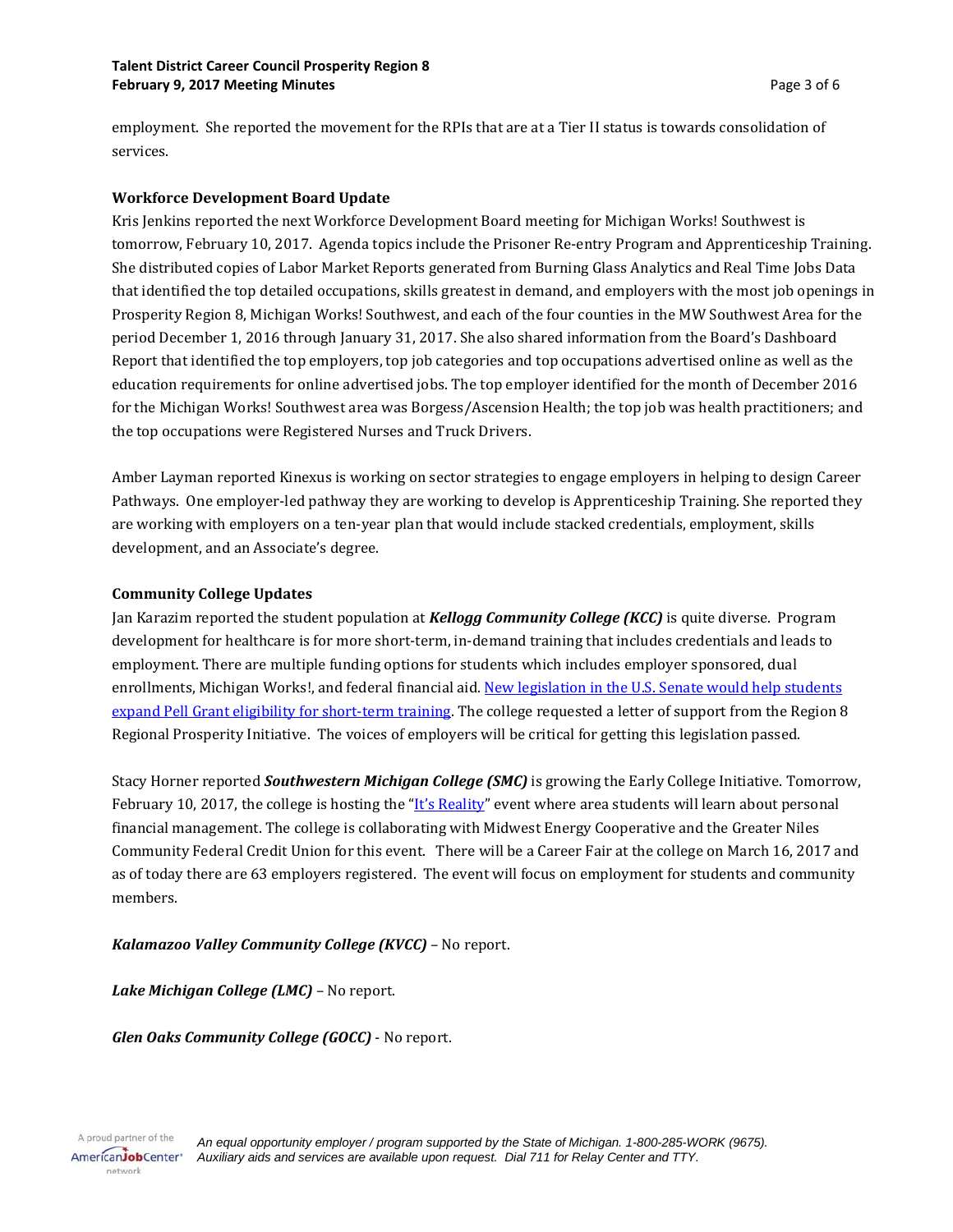#### **Talent District Career Council Prosperity Region 8 February 9, 2017 Meeting Minutes Accord 2018 12:30 Page 4 of 6 Accord 2018 12:40 Page 4 of 6 Accord 2018**

*Generation E Institute* – Cheryl Peters distributed a Save the Date flyer for the Generation E institute's 12th annual student business showcase that is scheduled for Wednesday, May 10, 2017. The event is for young people who completed the Entrepreneurship Training. Students are offered the opportunity to market their businesses as a "Pop-Up" business at the Showcase. Each student business is provided an individual booth to sell their goods and services to the public. Students can also have business sponsors and the sponsor can display their name and logo on the student table. This year, Sara Moylan, founder of [Shefit and Shark Tank contestant](http://woodtv.com/2016/01/27/shefit-founder-to-appear-on-shark-tank/) will be the keynote speaker. The full day of the 2017 event will be open to the public. She further reported that the Branch Community Foundation just announced that they will sponsor several students for the 2017 event. Additionally, Generation E Institute just signed a contract to work with youth on the East side of the State.

#### **Secondary School Updates**

Jamie Engel reported the new barn at the *Branch Area Career Center (BACC)* holds 65 hogs and they had 47 hogs for the green and white day at MSU. Members in attendance at the TDCC meeting had the opportunity to view the piglets via the Internet and the "piggy web cam." Jennifer Searls reported she was busy presenting career development information throughout the Branch County area. There has been a resurgence for offering career development early on in a student's education and she encouraged members to stay connected.

Tommy Cameron reported the *St. Joseph County Intermediate School District (SJCISD)* is adding Computer Programming and a separate class for Networking and Computer Programming. The suggestion to add these programs came from school counselors.

Scott Starkweather reported an email with an attachment was automatically sent from his account to individuals in his address book asking the recipient to review a business plan and that anyone who receives this email should not open it because there was a virus attached to it. He reported the plans for building a Health Center at the *Van Buren Intermediate School District's (VBISD) Career Center* is still being negotiated with the Health Department. The original cost estimate was high and the plans are being revised to reduce the square footage by 5,000 feet. They are hopeful that the building will be completed by the fall of 2018. It will include programs for Dental Hygienist and Dental Assistant. Scott Starkweather also reported that the VBISD has a Certified Coordinator that works with two Mentors. Together, they provide wrap-around services for students that begin with the student's orientation at the community college, purchasing books through the college's bookstore, and holding weekly meetings with students to help them connect to additional resources. He reported they are having good success with this model.

Kris Jenkins reported the Governor's proposed budget includes \$20 million for Career Technical & Education (CTE) equipment. Last year the amount was \$10 million dollars that resulted in a disbursement of \$18 thousand dollars per county. The *Calhoun Intermediate School District (CISD)* is starting a Robotics class and the cost of one robot is \$56 thousand dollars. The CISD is using their funds to help purchase a robot for this class. For the Career Exploration Day, the CISD borrowed a robot from the Branch Area Career Center (BACC). The CISD is offering their first Early Middle College Program for Welding and their initial goal was to enroll a minimum of six students; however, they ended up with 20 students. An unintended consequence of the Early Middle College programs is that some students are pushing themselves to complete their high school courses early and they are requesting to take more dual enrollment classes so that they can finish in 12 ½ years instead of 13. Kellogg Community College

A proud partner of the AmericanJobCenter\* network

*An equal opportunity employer / program supported by the State of Michigan. 1-800-285-WORK (9675). Auxiliary aids and services are available upon request. Dial 711 for Relay Center and TTY.*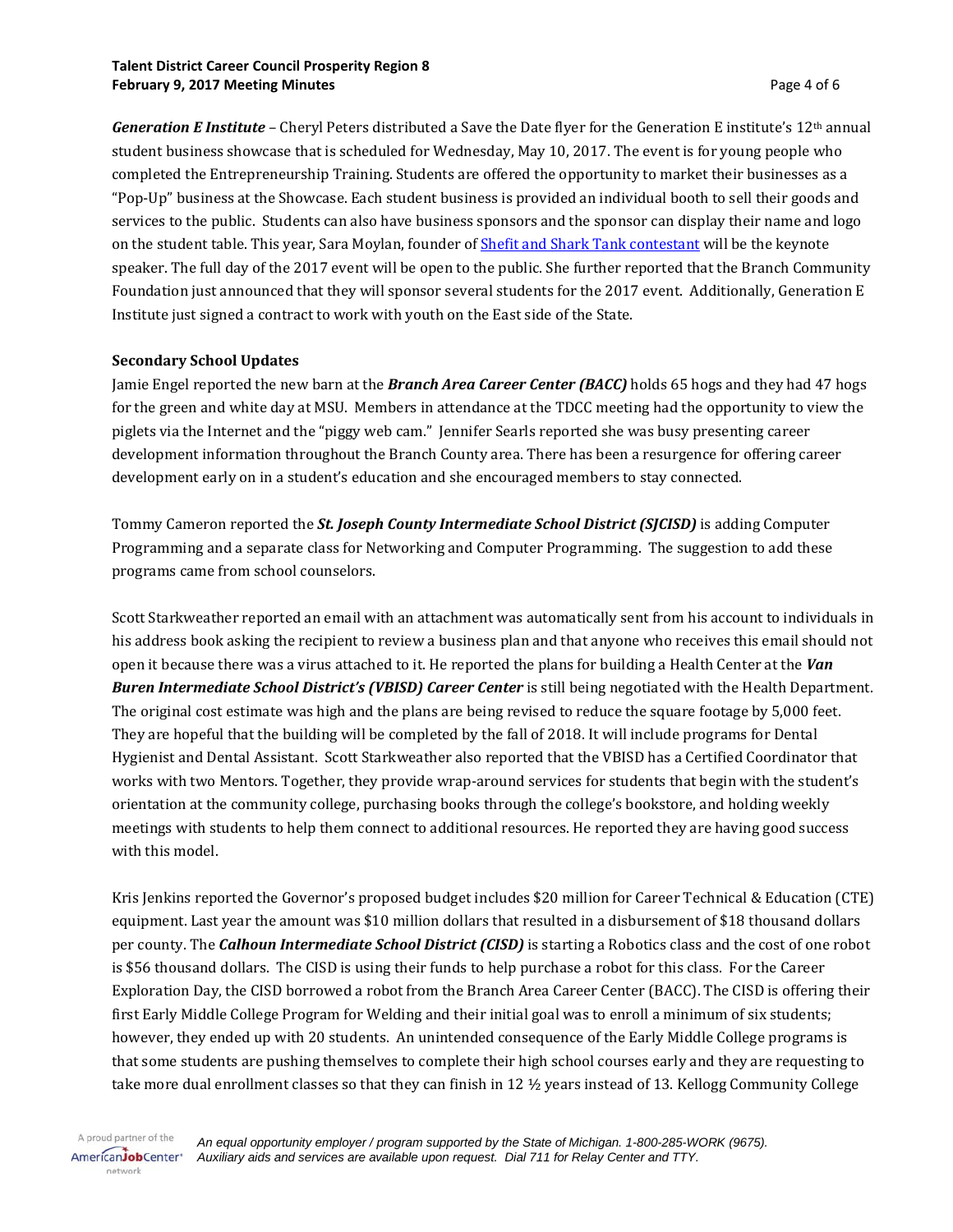#### **Talent District Career Council Prosperity Region 8 February 9, 2017 Meeting Minutes Page 5 of 6**

(KCC) is replacing three technical electives with workplace learning with industry partners and this has been a good change. Next year the CISD will be adding a Graphics class with approximately 20 students and CISD is hoping to add additional classes each year. Adequate funding may be a limitation. Jan Karazim added that employer availability could also be a limitation and cited the healthcare programs that must also have legal agreements in place as an example.

Deb Miller reported the focus for the *Kalamazoo Regional Educational Service Agency (KRESA)* is on grades 6 through 12. There is a resurgence of business and industry involvement and KRESA is working with the business and industry partners on a mission and plan. KRESA has an Early Middle College (EMC) proposal for Law Enforcement. Ms. Miller noted that the Governor's new budget does not include 61b funding; however, KRESA will continue to align and grow EMC programs.

Chris Machiniak reported the *Berrien Regional Education Service Agency (RESA)* conducted 89 family interviews for Early Middle College (EMC) and 51 students are enrolled in the first cohort. Berrien RESA is working with Kinexus to start an Apprenticeship Program in the next school year.

In summarizing, the secondary school representatives noted that the current trend is for students to have stackable credentials with two year degrees.

## **Member/Public Comments**

Mindy Watson distributed a packet of information regarding the <u>Jobs for Michigan Graduates Program (JMG</u>). She reported "the JMG is a state based affiliate of the [National Jobs for America](https://media.wix.com/ugd/37c25d_805686c396d540d19f64c66180dd84c6.pdf)'s Graduates ("JAG") organization, one of the largest and most successful school-to-work systems for at-risk and disadvantaged young people in the United States." The packet of information included the JAG 35th Anniversary Annual Report; the JMG Statewide Performance Final Report; a list of established JMG affiliates in Michigan; Success Stories; Save the Date flyers for Careers in Construction Week (May 1-5, 2017) and the JMG Career Development Conference that will be held on April 20, 2017 in Lansing. She reported they are looking for volunteer judges for the JMG conference. Public speaking and employability skills were a couple of examples of competitions that the students participate in at the event. Lisa Smith reported a JMG program has been operating in Kalamazoo for the past three years and last year the Parchment team won first place in the JMG Bowl at the Conference. Amber Layman reported the Lieutenant Governor was the keynote speaker at the 2016 Conference. Lisa also reported that a new JMG program just started at Battle Creek Central and operates in collaboration with the WIOA Youth program. Mindy Watson reported in some areas, the JMG program may also run in tandem with WIOA out-of-school programs. During Energy Week, JMG partnered with DTE and Consumers Energy for students to explore careers in energy. During the Careers in Construction Week, there will be a huge event in Howell, Michigan at the Operating Engineers Training Center where students can explore multiple careers in skilled trades. Mindy reported that the Governor's proposed budget includes funding to grow this program and there is also some national funding for JMG. JMG outcomes include high school graduation; enrollment in post-secondary education; and public, private or military employment.

Jakki Bungart-Bibb reported that Michigan Works! Southwest partners with Kinexus for the JMG program and Youth Opportunities Unlimited, a division of Kalamazoo RESA is the service provider for JMG in Branch, Calhoun,

A proud partner of the AmericanJobCenter\* network

*An equal opportunity employer / program supported by the State of Michigan. 1-800-285-WORK (9675). Auxiliary aids and services are available upon request. Dial 711 for Relay Center and TTY.*